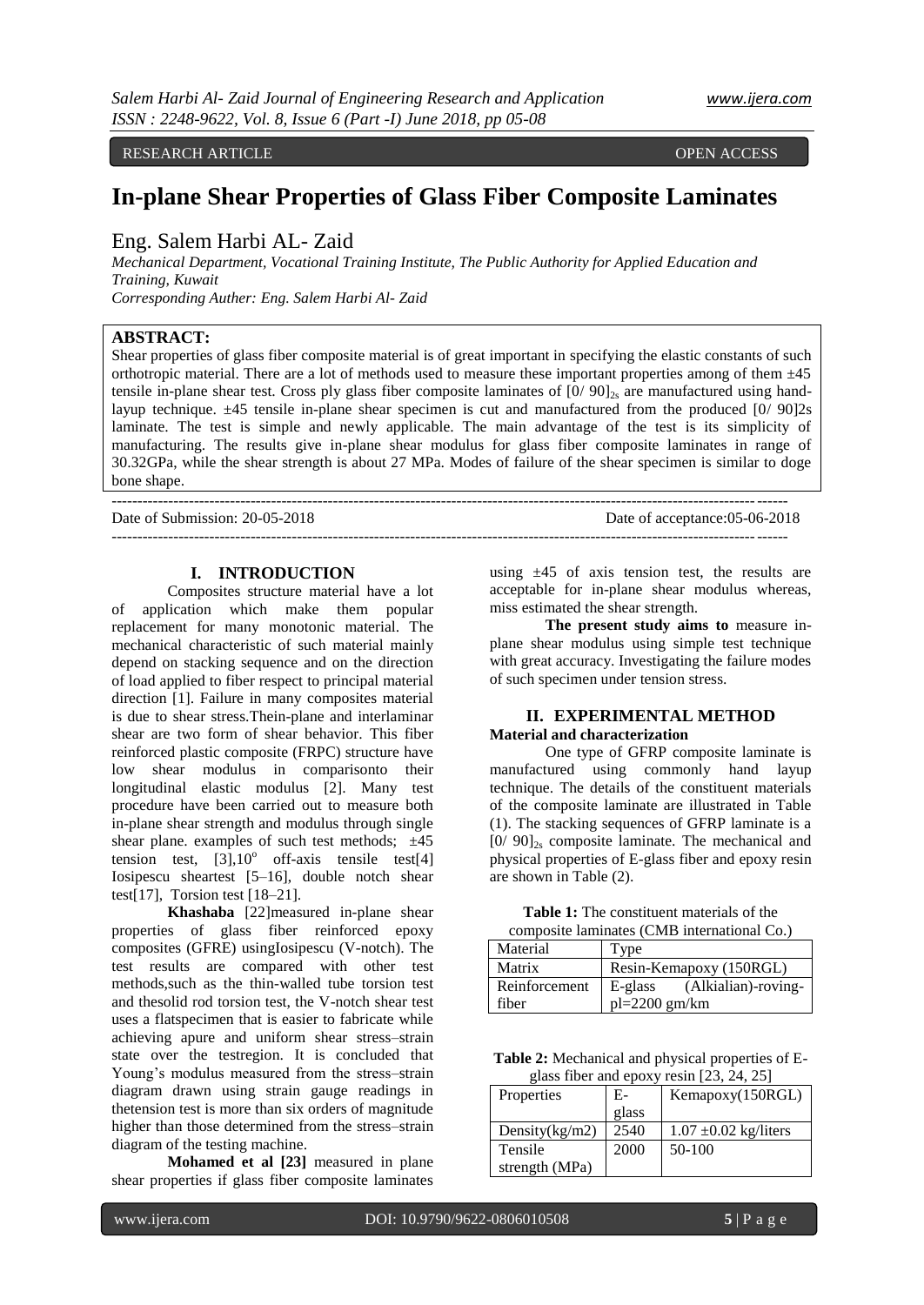| Tensile        | 76   | $1.2 - 4.5$ |
|----------------|------|-------------|
| modulus (GPa)  |      |             |
| Passion ratio  | 0.25 | 0.35        |
| In plane shear | 30.8 | 1.24        |
| modulus        |      |             |
| Failure strain |      |             |

#### **±45 tensile in-plane shear test method**

In this shear test method, a  $[\pm 45^\circ]_{2s}$ laminate is loaded in axial tension to determine the in-plane shear properties. This test method is frequently used because the specimens are easy to be fabricated and no special test fixture is required, the specimen is shown in Fig.1. It is a simple test method for predicting in-plane shear modulus with an acceptable precision [26]. However, the laminate is not in a state of pure in-plane shear stress [27]. Thus, the calculated shear stress and strain values at failure should only be used with caution. There are several test standards/guides based on this test method, i.e., ASTM D3518 [28]. The  $\pm 45$  ° tensile specimen has the following merits: good reproducibility, simple to make, is a conventional tensile test, economical in material requires, simple data reduction and is easy to test at high or low temperatures. The cross–ply  $[0/90]2s$ laminate was cut at  $45^{\circ}$  to gives the  $\pm 45$  tensile inplane shear test of stacking sequence  $[45/-45]_{2s}$ 

The quasi-static tensile tests were done in a displacement-controlled manner with a displacement speed of 2 mm/min, during which the force (F), the longitudinal and transverse strains,  $(\epsilon_{xx})$  and  $(\epsilon_{yy})$  were recorded. With these values, the shear stress  $\tau_{12}$  and shear strain  $\gamma_{12}$  can be calculated as:

1

$$
\tau_{12} = F / 2w t
$$

 $\gamma_{12} = \varepsilon_{xx} - \varepsilon_{yy}$ 

Where w is the width of the specimen and t is the thickness. The longitudinal and transverse strains are measured using two perpendicularelement strain gauges. Fig. 2 show the digital strain meter attached with the specimen, in the machine grippes.



**Fig. 1**. ±45 tensile in-plane shear test standard specimen



**Fig. 2**.Tension Specimen between the machines

#### **III. RESULT AND DISCUSSION**

Figure 3 shows stress-longitudinal strain curve for  $[45/45]_{2s}$  tension test specimen. This test is curried out to determine the shear strength and modulus of the material under consideration. Defining shear strength is still debatable as to which load value should be used [22]. The first load drop was considered to be the shear load responsible for material failure [22]. Mohammedet all [23] defined the shear strength as the strength at maximum portion of curves. Some investigators [22] defined the in-pane shear strength as the stress value corresponding to the ultimate load. The latter definition for shear strength is more suitable for nominal strength failure criteria [22]. Fig. 4 shows the relation between the shear stress and strains measured in both longitudinal and transverse direction. From this figure, the relationship between the shear stress  $\tau_{xy}$  and shear strain ( $\gamma_{12}$ ) is constructed as illustrated in Fig. 5. The values of the in-plane shear stress and strain are calculated as:

$$
\tau_{12} = \frac{\mathrm{F}}{2\mathrm{wt}}, \gamma_{12} = \epsilon_{xx} - \epsilon_{yy}
$$

Where (w) is the width of the specimen and (t) is the thickness. The longitudinal and transverse strains are measured using two perpendicularelement strain gauges. Hence, the in-plane shear modulus has determined from the slope of the shear stress-strain diagram at 0.5% as:

$$
G_{12} = \frac{\text{shear stress}}{\text{shear strain}} = \frac{15.16}{0.5} \times 100 = 30320 \text{ MPa} = 30.32 \text{ GPa}
$$

2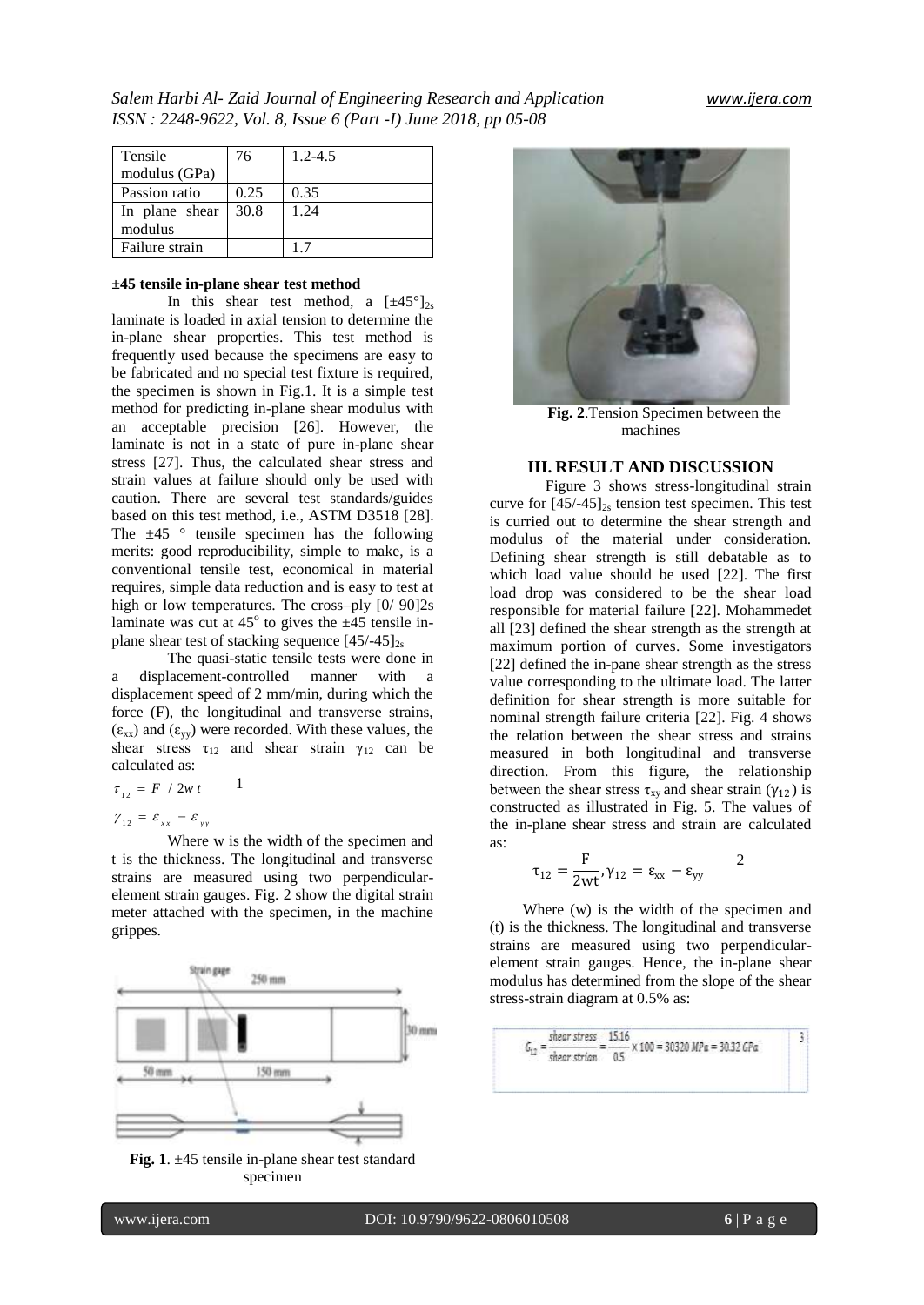

**Fig. 3.** Tensile stress longitudinal strain curve for [45/-45]<sub>2s</sub> specimen

Shear stress-strain flows linearly at the beginning of the test, the fracture mode of the specimen is "dog bon" like shape. Furthermore, it must be remarked that the narrowing of the specimen to the "dog bone" like shape does not happen in a uniform manner over the entire specimen, but starts near the clamped ends and then gradually grows along the entire specimen length [23].



**Fig. 4.** Shear stress longitudinal and transvers strain curve for  $[45/-45]_{2s}$  specimen



**Fig. 5.** Equivalent shear stress verses shear strain for  $[45/-45]_{2s}$  specimen



**Fig. 6.** Failure mode of  $[45/-45]_{2s}$  Shear test

## **IV. CONCLUSION**

It is proved that in-plane shear modulus can be measured using simple tensile test specimen. This technique is mainly based on the fiber direction in the composite laminates. A stacking sequence of  $[45/45]_{2s}$  can give a good results. While this test is lower estimated the shear strength. The simplicity and flexibility of the test make it acceptable for research proposed. But it is carefully acceptable in industry field as there is error due to direction of fiber not perfectly achieved.

#### **REFERENCES**

- [1]. Jones RM. Mechanics of composite materials. Taylor & Francis, Inc.; 1999.
- [2]. Jalali SJ, Taheri F. A new test method for measuring the longitudinal and shear moduli of fiber reinforced composites. J Compos Mater 1999;33(23):2135–60.
- [3]. Mujika F, Mondragon I, Berglund LA, Varna J. 45\_ flexure testfor measurement of in-plane shear modulus. J Compos Mater2002;36(20):2313-37.
- [4]. Gentz M, Armentrout D, Rupnowski P, Kumosa L, Sutter JK,Kumosa M. Mechanical behavior of a woven graphite/PMR-15composite at room and elevated temperatures determined from the ±45\_ tensile and Iosipescu shear tests. J Compos Technol Res 2003;25(1):22–34.
- [5]. Pierron F. Saint-Venant effects in the Iosipescu specimen. JCompos Mater 1999;33(22):2081–115.
- [6]. Bhatanagar N, Ramakrishnan N, Naik NK, Komanduri R. Onthe machining of fiber reinforced plastic (FRP) compositelaminates. J Mach Tools Manufact 1995;35(5):701–16.
- [7]. Morton J, Ho H, Tsai MY, Farley GL. An evaluation of theIosipescu specimen for composite materials shear property measurement.J Compos Mater 1992;26:708– 50.
- [8]. He J, Chiang MYM, Hunston DL, Han CC.